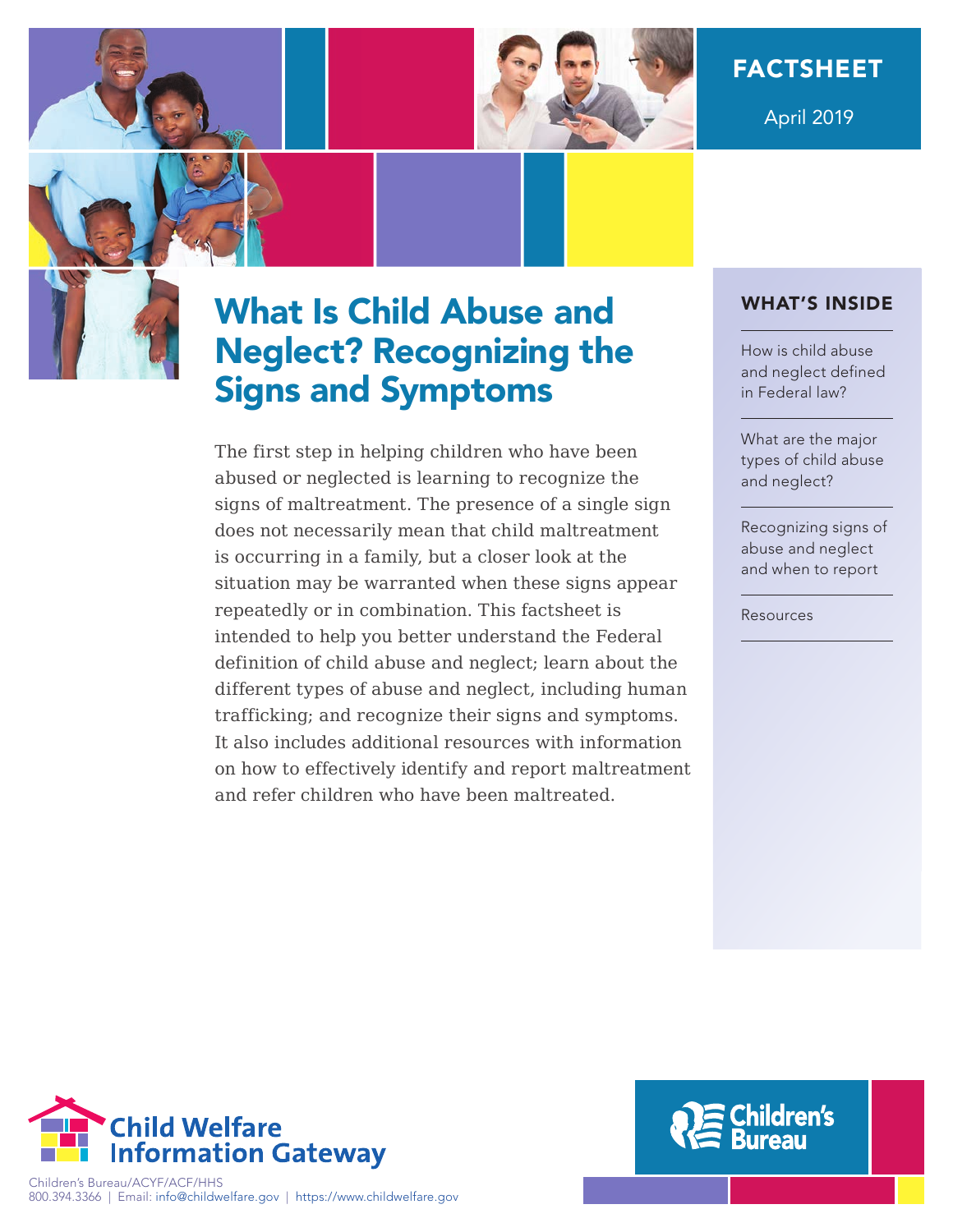## <span id="page-1-0"></span>How Is Child Abuse and Neglect Defined in Federal Law?

Federal legislation lays the groundwork for State laws on child maltreatment by identifying a minimum set of actions or behaviors that define child abuse and neglect. The Federal Child Abuse Prevention and Treatment Act (CAPTA), as amended and reauthorized by the CAPTA Reauthorization Act of 2010, defines child abuse and neglect as, at a minimum, "any recent act or failure to act on the part of a parent or caretaker which results in death, serious physical or emotional harm, sexual abuse or exploitation (including sexual abuse as determined under section 111), or an act or failure to act which presents an imminent risk of serious harm" (42 U.S.C. 5101 note, § 3).

Additionally, it stipulates that "a child shall be considered a victim of 'child abuse and neglect' and of 'sexual abuse' if the child is identified, by a State or local agency employee of the State or locality involved, as being a victim of sex trafficking<sup>1</sup> (as defined in paragraph (10) of section 7102 of title 22) or a victim of severe forms of trafficking in persons described in paragraph (9)(A) of that section" (42 U.S.C. § 5106g(b)(2)).

Most Federal and State child protection laws primarily refer to cases of harm to a child caused by parents or other caregivers; they generally do not include harm caused by other people, such as acquaintances or strangers. Some State laws also include a child's witnessing of domestic violence as a form of abuse or neglect.

For State-specific laws pertaining to child abuse and neglect, see Child Welfare Information Gateway's State Statutes Search page at [https://www.childwelfare.gov/](https://www.childwelfare.gov/systemwide/laws_policies/state/) [systemwide/laws\\_policies/state/.](https://www.childwelfare.gov/systemwide/laws_policies/state/)

To view civil definitions that determine the grounds for intervention by State child protective agencies, visit Information Gateway's Definitions of Child Abuse and Neglect at [https://www.childwelfare.gov/topics/](https://www.childwelfare.gov/topics/systemwide/laws-policies/statutes/define/) [systemwide/laws-policies/statutes/define/](https://www.childwelfare.gov/topics/systemwide/laws-policies/statutes/define/).

Child Maltreatment reports. These annual reports summarize annual child maltreatment and neglect statistics submitted by States to the National Child Abuse and Neglect Data System. They include information about victims, fatalities, perpetrators, services, and additional research. The reports are available at [http://www.acf.hhs.](http://www.acf.hhs.gov/programs/cb/research-data-technology/statistics-research/child-maltreatment) [gov/programs/cb/research-data-technology/](http://www.acf.hhs.gov/programs/cb/research-data-technology/statistics-research/child-maltreatment) [statistics-research/child-maltreatment.](http://www.acf.hhs.gov/programs/cb/research-data-technology/statistics-research/child-maltreatment)

Child Welfare Outcomes Report Data. This website provides information on the performance of States in seven outcome categories related to the safety, permanency, and well-being of children involved in the child welfare system. Data, which are made available on the website prior to the release of the annual report, include the number of child victims of maltreatment. To view the website, visit [https://cwoutcomes.acf.hhs.](https://cwoutcomes.acf.hhs.gov/cwodatasite/) [gov/cwodatasite/.](https://cwoutcomes.acf.hhs.gov/cwodatasite/)

# What Are the Major Types of Child Abuse and Neglect?

Within the minimum standards set by CAPTA, each State is responsible for providing its own definitions of child abuse and neglect. Most States recognize four major types of maltreatment: physical abuse, neglect, sexual abuse, and emotional abuse. Additionally, many States identify abandonment, parental substance use, and human trafficking as abuse or neglect. While some of these types of maltreatment may be found separately, they can occur in combination. This section provides brief definitions for each of these types.

According to the Victims of Trafficking and Violence Protection Act of 2000, sex trafficking is categorized as a "severe form of trafficking in persons" and is defined as a "situation in which a commercial sex act is induced by force, fraud, or coercion, or in which the person induced to perform such act has not attained 18 years of age." As of May 2017, States are required to have provisions and procedures in place as part of their CAPTA State Plans that require "identification and assessment of all reports involving children known or suspected to be victims of sex trafficking and…training child protective services workers about identifying, assessing, and providing comprehensive services for children who are sex trafficking victims, including efforts to coordinate with State law enforcement, juvenile justice, and social service agencies such as runaway and homeless youth shelters…"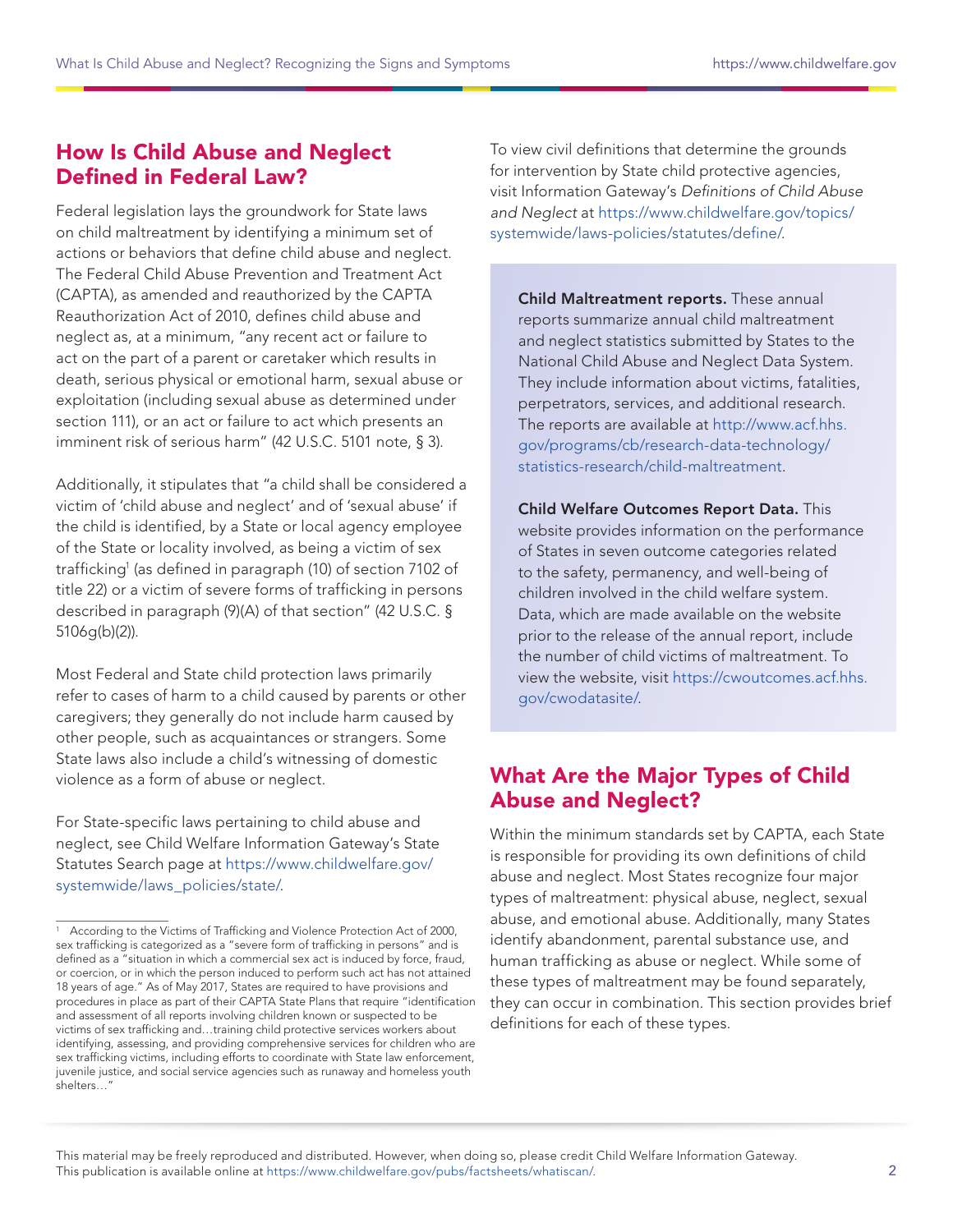Physical abuse is a nonaccidental physical injury to a child caused by a parent, caregiver, or other person responsible for a child and can include punching, beating, kicking, biting, shaking, throwing, stabbing, choking, hitting (with a hand, stick, strap, or other object), burning, or otherwise causing physical harm.2 Physical discipline, such as spanking or paddling, is not considered abuse as long as it is reasonable and causes no bodily injury to the child. Injuries from physical abuse could range from minor bruises to severe fractures or death.

Neglect is the failure of a parent or other caregiver to provide for a child's basic needs. Neglect generally includes the following categories:

- **Physical (e.g., failure to provide necessary food or** shelter, lack of appropriate supervision)
- **Medical (e.g., failure to provide necessary medical** or mental health treatment, withholding medically indicated treatment from children with life-threatening conditions)3
- Educational (e.g., failure to educate a child or attend to special education needs)
- **Emotional (e.g., inattention to a child's emotional** needs, failure to provide psychological care, permitting a child to use alcohol or other drugs)

Sometimes cultural values, the standards of care in the community, and poverty may contribute to what is perceived as maltreatment, indicating the family may need information or assistance. It is important to note that living in poverty is not considered child abuse or neglect. However, a family's failure to use available information and resources to care for their child may put the child's health or safety at risk, and child welfare intervention could be required. In addition, many States provide an exception

to the definition of neglect for parents who choose not to seek medical care for their children due to religious beliefs.4

Sexual abuse includes activities by a parent or other caregiver such as fondling a child's genitals, penetration, incest, rape, sodomy, indecent exposure, and exploitation through prostitution or the production of pornographic materials. Sexual abuse is defined by CAPTA as "the employment, use, persuasion, inducement, enticement, or coercion of any child to engage in, or assist any other person to engage in, any sexually explicit conduct or simulation of such conduct for the purpose of producing a visual depiction of such conduct; or the rape, and in cases of caretaker or interfamilial relationships, statutory rape, molestation, prostitution, or other form of sexual exploitation of children, or incest with children"(42 U.S.C. § 5106g(a)(4)).

Emotional abuse (or psychological abuse) is a pattern of behavior that impairs a child's emotional development or sense of self-worth. This may include constant criticism, threats, or rejection as well as withholding love, support, or guidance. Emotional abuse is often difficult to prove, and, therefore, child protective services may not be able to intervene without evidence of harm or mental injury to the child (Prevent Child Abuse America, 2016).

Abandonment is considered in many States as a form of neglect. In general, a child is considered to be abandoned when the parent's identity or whereabouts are unknown, the child has been left alone in circumstances where the child suffers serious harm, the child has been deserted with no regard for his or her health or safety, or the parent has failed to maintain contact with the child or provide reasonable support for a specified period of time. Some States have enacted laws—often called safe haven laws—that provide safe places for parents to relinquish newborn infants. Information Gateway produced a publication as part of its State Statutes series that summarizes such laws. Infant Safe Haven Laws is available at [https://www.childwelfare.gov/topics/systemwide/](https://www.childwelfare.gov/topics/systemwide/laws-policies/statutes/safehaven/) [laws-policies/statutes/safehaven/](https://www.childwelfare.gov/topics/systemwide/laws-policies/statutes/safehaven/).

Nonaccidental injury that is inflicted by someone other than a parent, guardian, relative, or other caregiver (i.e., a stranger) is considered a criminal act that is not addressed by child protective services.

Although it can apply to children of any age, withholding of medically indicated treatment is a form of medical neglect that is defined by CAPTA as "the failure to respond to…life-threatening conditions by providing treatment (including appropriate nutrition, hydration, and medication) which, in the treating physician's or physicians' reasonable medical judgment, will be most likely to be effective in ameliorating or correcting all such conditions...' CAPTA does note a few exceptions, including infants who are "chronically and irreversibly comatose," situations when providing treatment would not save the infant's life but merely prolong dying, or when "the provision of such treatment would be virtually futile in terms of the survival of the infant and the treatment itself under such circumstances would be inhumane."

<sup>4</sup> The CAPTA amendments of 1996 (42 U.S.C. § 5106i) added new provisions specifying that nothing in the act be construed as establishing a Federal requirement that a parent or legal guardian provide any medical service or treatment that is against the religious beliefs of the parent or legal guardian.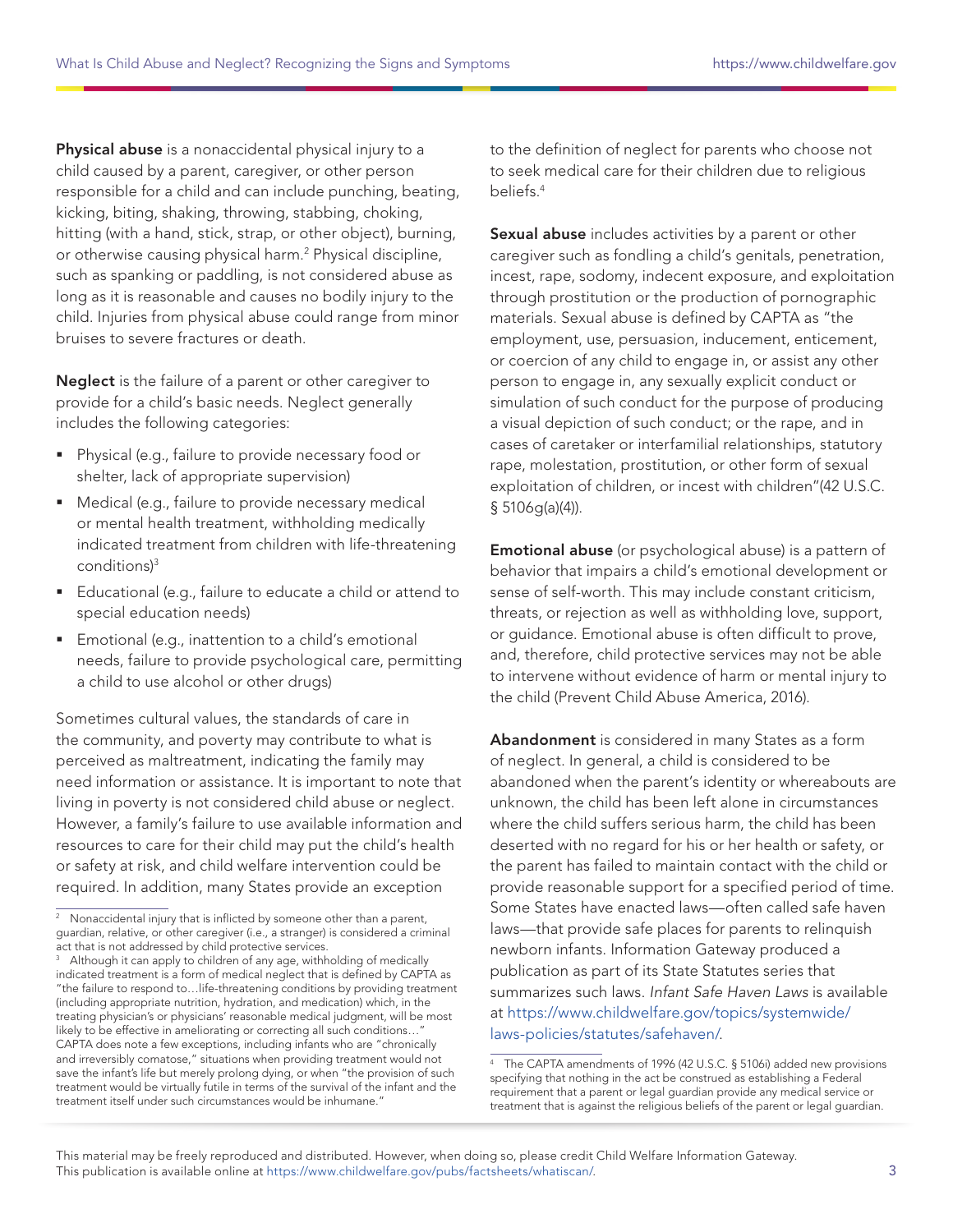<span id="page-3-0"></span>Parental substance use is included in the definition of child abuse or neglect in many States. Related circumstances that are considered abuse or neglect in some States include the following:

- Exposing a child to harm prenatally due to the mother's use of legal or illegal drugs or other substances
- Manufacturing methamphetamine in the presence of a child
- Selling, distributing, or giving illegal drugs or alcohol to a child
- **Using a controlled substance that impairs the** caregiver's ability to adequately care for the child

For more information about this issue, see Information Gateway's Parental Drug Use as Child Abuse at [https://](https://www.childwelfare.gov/topics/systemwide/laws-policies/statutes/drugexposed/) [www.childwelfare.gov/topics/systemwide/laws-policies/](https://www.childwelfare.gov/topics/systemwide/laws-policies/statutes/drugexposed/) [statutes/drugexposed/](https://www.childwelfare.gov/topics/systemwide/laws-policies/statutes/drugexposed/).

Human trafficking is considered a form of modern slavery and includes both sex trafficking and labor trafficking. Sex trafficking is recruiting, harboring, transporting, providing, or obtaining someone for a commercial sex act, such as prostitution, pornography, or stripping. Labor trafficking is forced labor, including drug dealing, begging, or working long hours for little pay (Child Welfare Information Gateway, 2018). Although human trafficking includes victims of any sex, age, race/ ethnicity, or socioeconomic status, children involved in child welfare, including children who are in out-of-home care, are especially vulnerable (Child Welfare Information Gateway, 2018).

For more information, see Information Gateway's webpage on human trafficking at [https://www.](https://www.childwelfare.gov/topics/systemwide/trafficking/) [childwelfare.gov/topics/systemwide/trafficking/](https://www.childwelfare.gov/topics/systemwide/trafficking/) and the State statutes on the definitions of human trafficking at [https://www.childwelfare.gov/topics/systemwide/](https://www.childwelfare.gov/topics/systemwide/laws-policies/statutes/definitions-trafficking/) [laws-policies/statutes/definitions-trafficking/](https://www.childwelfare.gov/topics/systemwide/laws-policies/statutes/definitions-trafficking/).

# Recognizing Signs of Abuse and Neglect and When to Report

It is important to recognize high-risk situations and the signs and symptoms of maltreatment. If you suspect a child is being harmed, reporting your suspicions may protect him or her and help the family receive assistance. Any concerned person can report suspicions of child abuse or neglect. Reporting your concerns is not making an accusation; rather, it is a request for an investigation and assessment to determine if help is needed.

Some people (typically certain types of professionals, such as teachers or physicians) are required by State laws to report child maltreatment under specific circumstances. Some States require all adults to report suspicions of child abuse or neglect. Individuals required to report maltreatment are called mandatory reporters. Information Gateway's Mandatory Reporters of Child Abuse and Neglect discusses the laws that designate groups of professionals or individuals as mandatory reporters. It is available at [https://www.childwelfare.gov/](https://www.childwelfare.gov/topics/systemwide/laws-policies/statutes/manda/?hasBeenRedirected=1) [topics/systemwide/laws-policies/statutes/](https://www.childwelfare.gov/topics/systemwide/laws-policies/statutes/manda/?hasBeenRedirected=1) [manda/?hasBeenRedirected=1.](https://www.childwelfare.gov/topics/systemwide/laws-policies/statutes/manda/?hasBeenRedirected=1)

For information about where and how to file a report, contact your local child protective services agency or police department. Childhelp's National Child Abuse Hotline (800.4.A.CHILD) and its website (<https://www.childhelp.org/hotline/>) offer crisis intervention, information, resources, and referrals to support services and provide assistance in more than 170 languages.

For information on what happens when suspected abuse or neglect is reported, read Information Gateway's How the Child Welfare System Works at [https://www.childwelfare.gov/pubs/factsheets/](https://www.childwelfare.gov/pubs/factsheets/cpswork/) [cpswork/](https://www.childwelfare.gov/pubs/factsheets/cpswork/).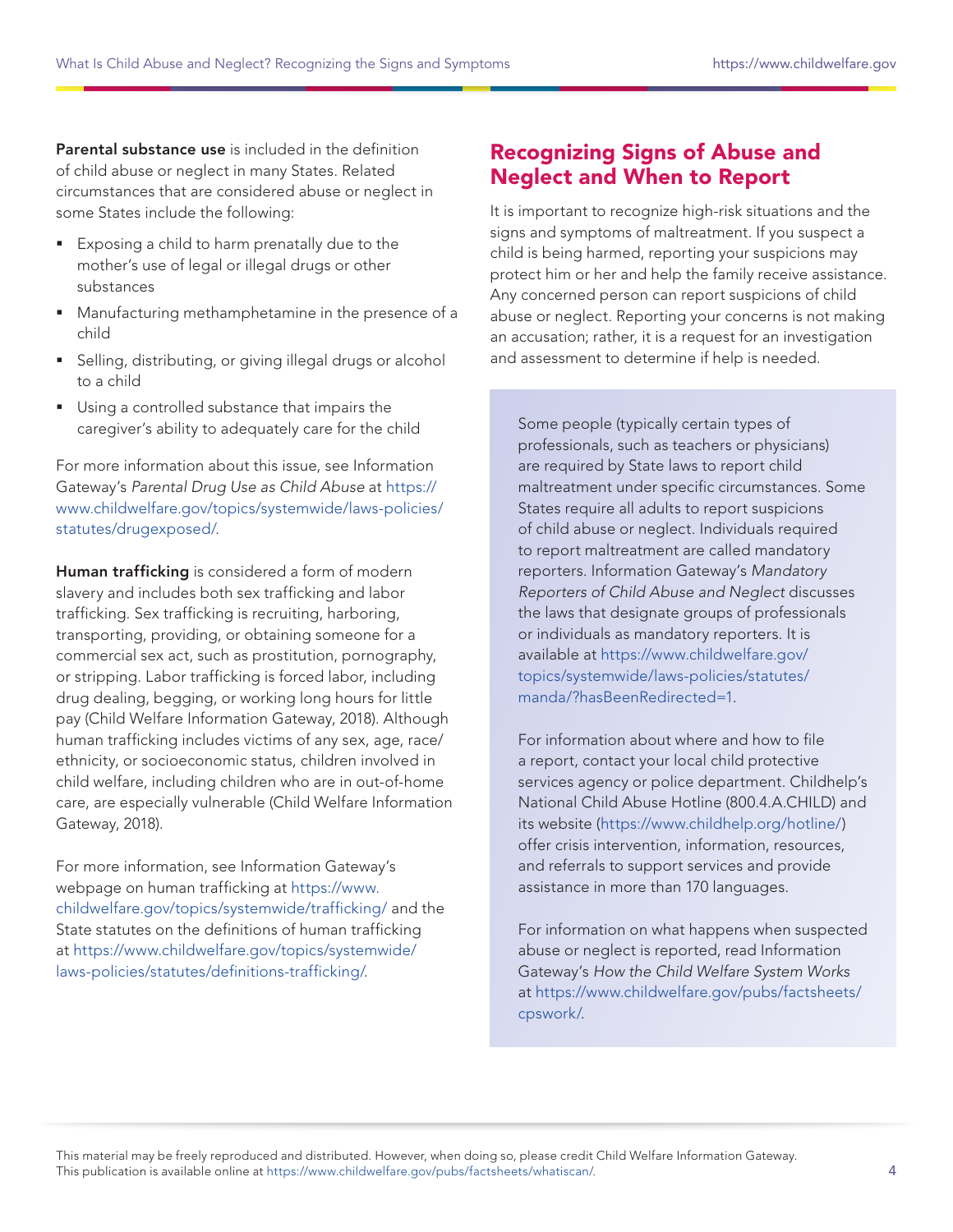A child may directly disclose to you that he or she has experienced abuse or neglect. Childhelp's Handling Child Abuse Disclosures defines direct and indirect disclosure and provides tips for supporting the child. It is available at [https://www.childhelp.org/story-resource-center/](https://www.childhelp.org/story-resource-center/handling-child-abuse-disclosures/) [handling-child-abuse-disclosures/](https://www.childhelp.org/story-resource-center/handling-child-abuse-disclosures/).

While it's important to know the signs of physical, mental, and emotional abuse and neglect, which are provided later in this factsheet, the following signs of general maltreatment also can help determine whether a child needs help:

- Child
	- Shows sudden changes in behavior or school performance
	- Has not received help for physical or medical problems brought to the parents' attention
	- Has learning problems (or difficulty concentrating) that cannot be attributed to specific physical or psychological causes
	- Is always watchful, as though preparing for something bad to happen
	- Lacks adult supervision
	- Is overly compliant, passive, or withdrawn
	- Comes to school or other activities early, stays late, and does not want to go home
	- Is reluctant to be around a particular person
	- Discloses maltreatment
- Parent
	- Denies the existence of—or blames the child for the child's problems in school or at home
	- Asks teachers or other caregivers to use harsh physical discipline if the child misbehaves
	- Sees the child as entirely bad, worthless, or burdensome
	- Demands a level of physical or academic performance the child cannot achieve
	- Looks primarily to the child for care, attention, and satisfaction of the parent's emotional needs
	- Shows little concern for the child
- Parent and child
	- Touch or look at each other rarely
	- Consider their relationship entirely negative
	- State consistently they do not like each other

The preceding list is not a comprehensive list of the signs of maltreatment. It is important to pay attention to other behaviors that may seem unusual or concerning. Additionally, the presence of these signs does not necessarily mean that a child is being maltreated; there may be other causes. They are, however, indicators that others should be concerned about the child's welfare, particularly when multiple signs are present or they occur repeatedly.

For information about risk factors for maltreatment as well as the perpetrators, see the webpage Risk Factors That Contribute to Child Abuse and Neglect, which is available at [https://www.childwelfare.gov/topics/can/factors/,](https://www.childwelfare.gov/topics/can/factors/) and the webpage Perpetrators of Child Abuse & Neglect, which is available at [https://www.childwelfare.gov/topics/](https://www.childwelfare.gov/topics/can/perpetrators/) [can/perpetrators/.](https://www.childwelfare.gov/topics/can/perpetrators/)

## Signs of Physical Abuse

A child who exhibits the following signs may be a victim of physical abuse:

- Has unexplained injuries, such as burns, bites, bruises, broken bones, or black eyes
- Has fading bruises or other noticeable marks after an absence from school
- **Seems scared, anxious, depressed, withdrawn, or** aggressive
- Seems frightened of his or her parents and protests or cries when it is time to go home
- **Shrinks at the approach of adults**
- **Shows changes in eating and sleeping habits**
- Reports injury by a parent or another adult caregiver
- Abuses animals or pets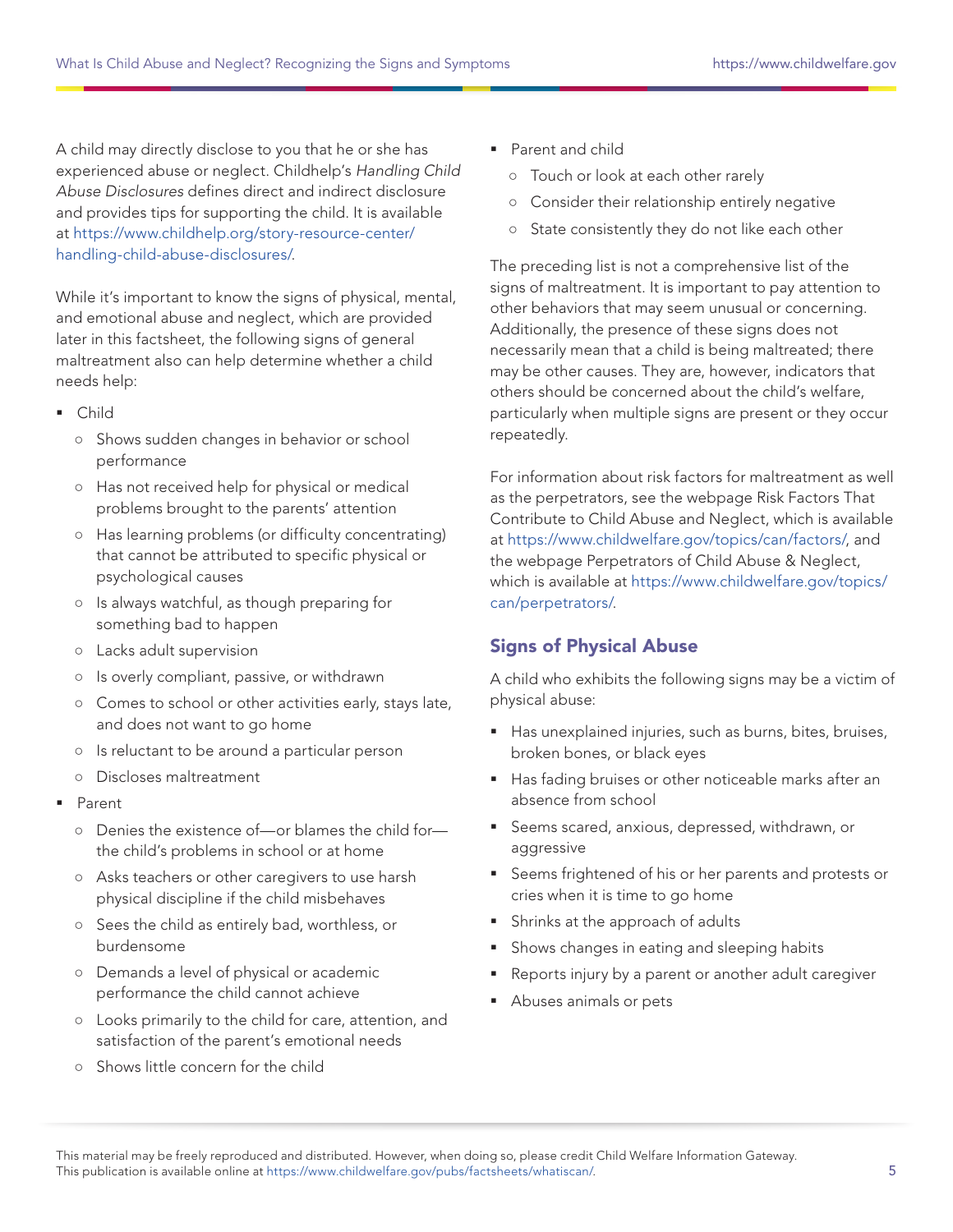Consider the possibility of physical abuse when a parent or other adult caregiver exhibits the following (Prevent Child Abuse America, 2018):

- Offers conflicting, unconvincing, or no explanation for the child's injury or provides an explanation that is not consistent with the injury
- Shows little concern for the child
- **Sees the child as entirely bad, burdensome, or** worthless
- Uses harsh physical discipline with the child
- Has a history of abusing animals or pets

#### Signs of Neglect

A child who exhibits the following signs may be a victim of neglect (Tracy, 2018a):

- **If** Is frequently absent from school
- Begs or steals food or money
- **Lacks needed medical care (including immunizations),** dental care, or glasses
- **I** Is consistently dirty and has severe body odor
- **Lacks sufficient clothing for the weather**
- **Abuses alcohol or other drugs**
- States that there is no one at home to provide care

Consider the possibility of neglect when a parent or other caregiver exhibits the following (Tracy, 2018b):

- Appears to be indifferent to the child
- Seems apathetic or depressed
- Behaves irrationally or in a bizarre manner
- Abuses alcohol or other drugs

#### Signs of Sexual Abuse

A child who exhibits the following signs may be a victim of sexual abuse (American Academy of Child and Adolescent Psychology, 2014; Rape, Abuse and Incest National Network [RAINN], 2018a):

- Has difficulty walking or sitting
- **Experiences bleeding, bruising, or swelling in their** private parts
- **Suddenly refuses to go to school**
- Reports nightmares or bedwetting
- Experiences a sudden change in appetite
- Demonstrates bizarre, sophisticated, or unusual sexual knowledge or behavior
- **Becomes pregnant or contracts a sexually transmitted** disease, particularly if under age 14
- Runs away
- Reports sexual abuse by a parent or another adult caregiver
- Attaches very quickly to strangers or new adults in their environment

Consider the possibility of sexual abuse when a parent or other caregiver exhibits the following (RAINN, 2018b):

- Tries to be the child's friend rather than assume an adult role
- Makes up excuses to be alone with the child
- Talks with the child about the adult's personal problems or relationships

#### Signs of Emotional Maltreatment

A child who exhibits the following signs may be a victim of emotional maltreatment (Prevent Child Abuse America, 2016):

- **Shows extremes in behavior, such as being overly** compliant or demanding, extremely passive, or aggressive
- **I** Is either inappropriately adult (e.g., parenting other children) or inappropriately infantile (e.g., frequently rocking or head-banging)
- **I** Is delayed in physical or emotional development
- Shows signs of depression or suicidal thoughts
- Reports an inability to develop emotional bonds with others

Consider the possibility of emotional maltreatment when the parent or other adult caregiver exhibits the following (Prevent Child Abuse America, 2016):

- **Constantly blames, belittles, or berates the child**
- Describes the child negatively
- **•** Overtly rejects the child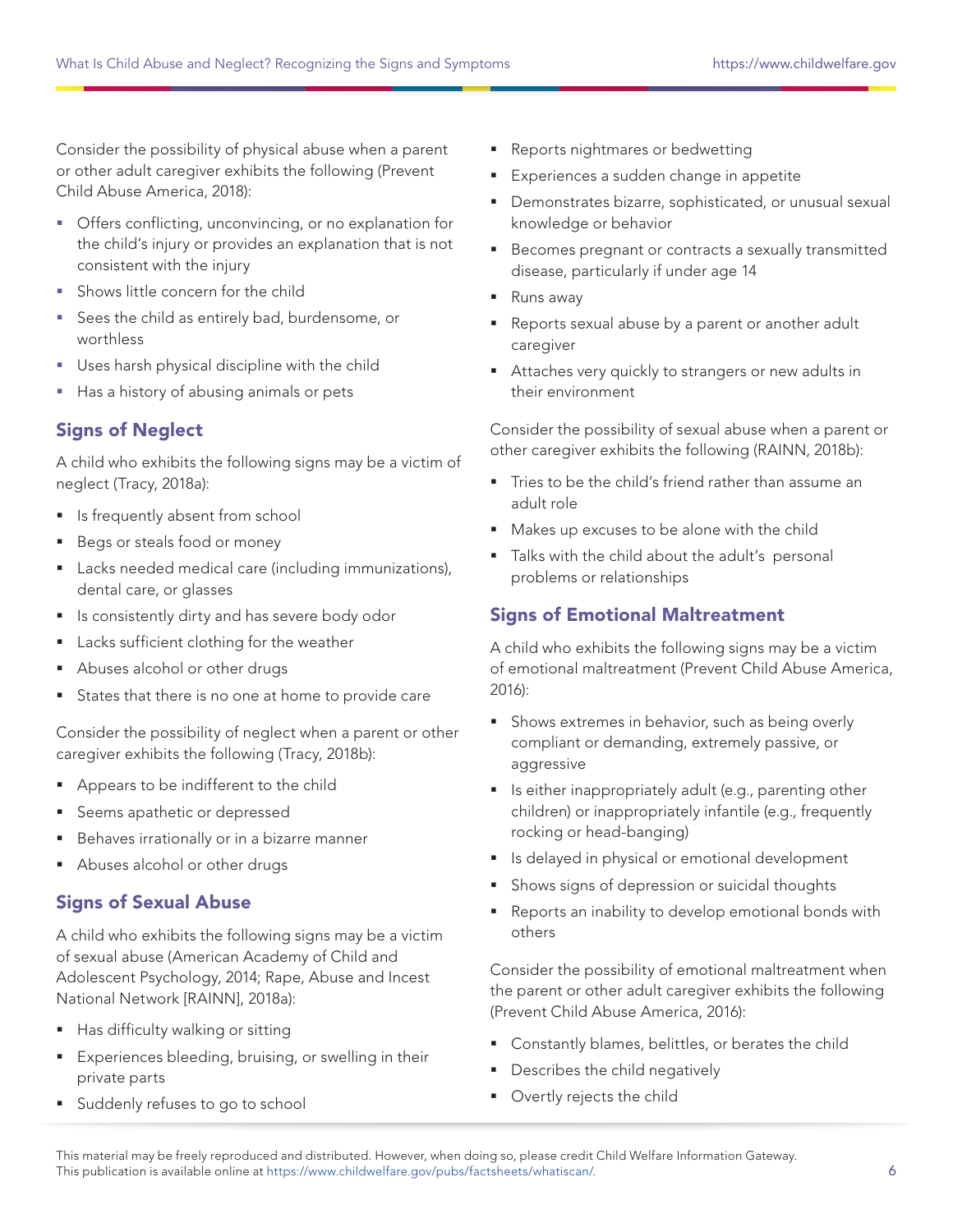#### <span id="page-6-0"></span>The Impact of Childhood Trauma on Well-Being

Child abuse and neglect can have lifelong implications for victims, including on their wellbeing. While the physical wounds may heal, there are many long-term consequences of experiencing the trauma of abuse or neglect. A child or youth's ability to cope and thrive after trauma is called "resilience." With help, many of these children can work through and overcome their past experiences.

Children who are maltreated may be at risk of experiencing cognitive delays and emotional difficulties, among other issues, which can affect many aspects of their lives, including their academic outcomes and social skills development (Bick & Nelson, 2016). Experiencing childhood maltreatment also is a risk factor for depression, anxiety, and other psychiatric disorders (Fuller-Thomson, Baird, Dhrodia, & Brennenstuhl, 2016). For more information on the lasting effects of child abuse and neglect, read Long-Term Consequences of Child Abuse and Neglect at [https://www.childwelfare.gov/pubs/factsheets/](https://www.childwelfare.gov/pubs/factsheets/long_term_consequences) [long\\_term\\_consequences.](https://www.childwelfare.gov/pubs/factsheets/long_term_consequences)

#### Resources

#### The National Child Traumatic Stress Network's

factsheet What Is Child Traumatic Stress? ([https://www.](https://www.nctsn.org/resources/what-child-traumatic-stress) [nctsn.org/resources/what-child-traumatic-stress\)](https://www.nctsn.org/resources/what-child-traumatic-stress) defines child traumatic stress and provides an overview of trauma, trauma signs and symptoms, and how trauma can impact children. Find more resources that strive to raise the standard of care and improve access to services for traumatized children, their families, and communities on the National Child Traumatic Stress Network at [http://](http://www.nctsn.org/) [www.nctsn.org/](http://www.nctsn.org/).

#### The Centers for Disease Control and Prevention (CDC)

web section, Child Abuse and Neglect: Consequences, provides information on the prevalence, effects, and physical and mental consequences of child abuse

and neglect as well as additional resources and a comprehensive reference list. You can visit it at [https://](https://www.cdc.gov/violenceprevention/childabuseandneglect/consequences.html) [www.cdc.gov/violenceprevention/childabuseandneglect/](https://www.cdc.gov/violenceprevention/childabuseandneglect/consequences.html) [consequences.html](https://www.cdc.gov/violenceprevention/childabuseandneglect/consequences.html).

**Stop It Now!** is a website that provides parents and other adults with resources to help prevent child sexual abuse. The site offers direct help to those with questions or concerns about child abuse, prevention advocacy, prevention education, and technical assistance and training. The website is available at<http://www.stopitnow.org/>.

The American Academy of Pediatrics' The Resilience Project gives pediatricians and other health-care providers the resources they need to more effectively identify, treat, and refer children and youth who have been maltreated as well as promotes the importance of resilience in how a child deals with traumatic stress. The webpage is available at [https://www.aap.org/en-us/advocacy-and-policy/aap](https://www.aap.org/en-us/advocacy-and-policy/aap-health-initiatives/resilience/Pages/Resilience-Project.aspx)[health-initiatives/resilience/Pages/Resilience-Project.aspx](https://www.aap.org/en-us/advocacy-and-policy/aap-health-initiatives/resilience/Pages/Resilience-Project.aspx).

Information Gateway has produced webpages and publications about child abuse and neglect:

- The Child Abuse and Neglect webpage ([https://www.](https://www.childwelfare.gov/topics/can/) [childwelfare.gov/topics/can/\)](https://www.childwelfare.gov/topics/can/) provides information on identifying abuse, statistics, risk and protective factors, and more.
- **The Reporting Child Abuse and Neglect webpage** [\(https://www.childwelfare.gov/topics/responding/](https://www.childwelfare.gov/topics/responding/reporting/) [reporting/](https://www.childwelfare.gov/topics/responding/reporting/)) provides information about mandatory reporting and how to report suspected maltreatment.
- **Information Gateway also has several publications that** cover understanding and preventing maltreatment:
	- Child Maltreatment: Past, Present, and Future: [https://www.childwelfare.gov/pubs/issue-briefs/](https://www.childwelfare.gov/pubs/issue-briefs/cm-prevention/) [cm-prevention/](https://www.childwelfare.gov/pubs/issue-briefs/cm-prevention/)
	- Preventing Child Abuse and Neglect: [https://www.childwelfare.gov/pubs/factsheets/](https://www.childwelfare.gov/pubs/factsheets/preventingcan/) [preventingcan/](https://www.childwelfare.gov/pubs/factsheets/preventingcan/)
	- Understanding the Effects of Maltreatment on Brain Development [https://www.childwelfare.gov/pubs/issue-briefs/](https://www.childwelfare.gov/pubs/issue-briefs/brain-development/) [brain-development/](https://www.childwelfare.gov/pubs/issue-briefs/brain-development/)